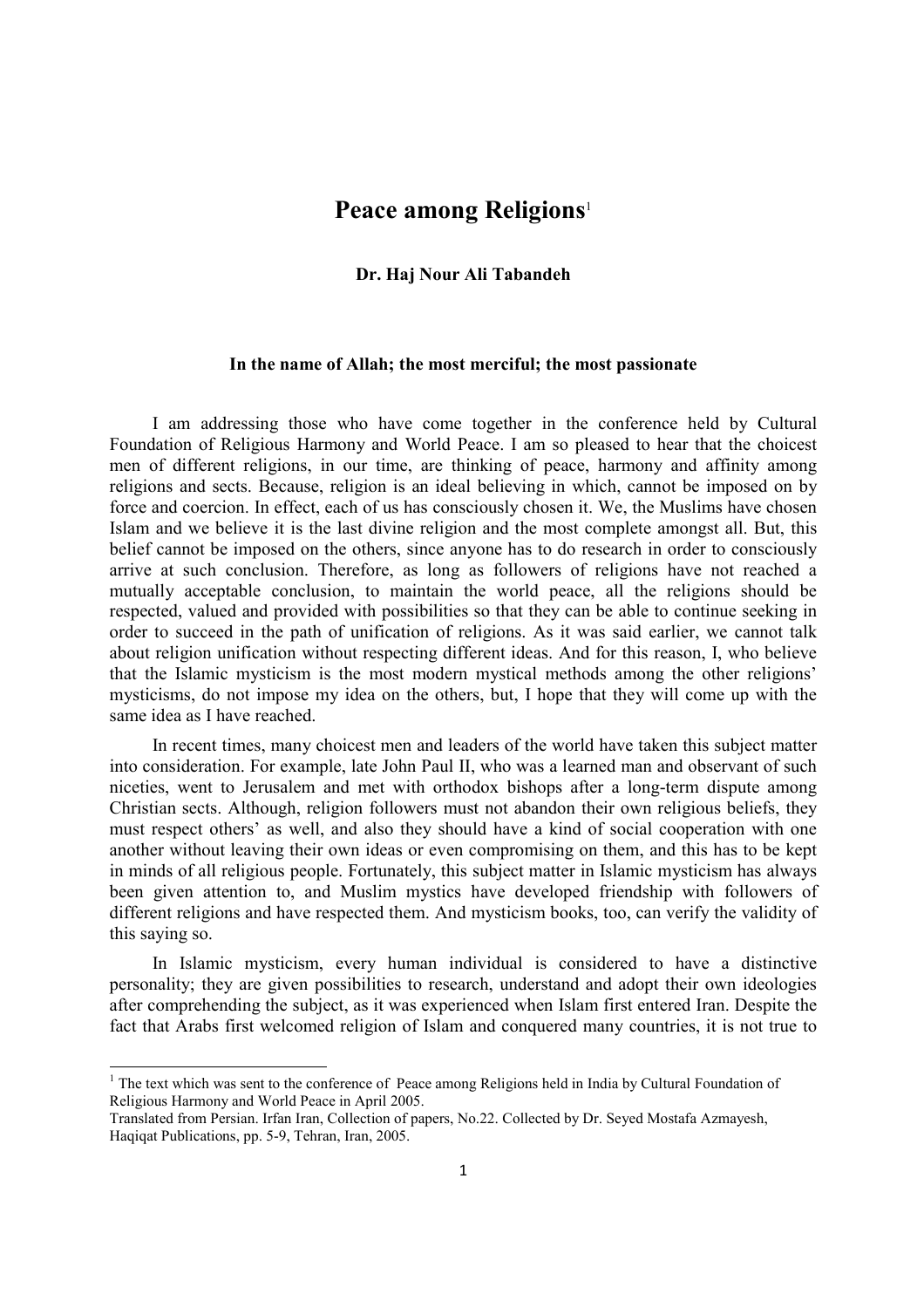say that Arabs conquered Iran, as entering of Islam into Iran was as far as the city of Rey (district of Tehran) by warfare and battles; but after that, Iranian people willingly accepted the teachings of Islam and then put them into practise. But how did they arrive at converting to Islam? They liked the teachings, and embraced Islam because there were lessons of respecting humans and their rights and protecting freedom of speech and thought.

Unfortunately, in today's world, the political storm is so raging that it has struck even the most transcendental teachings of religions. Even supporting peace is accompanied by political motives, as if this is to either support or oppose a certain party. High-ranking religious leaders should make efforts to keep religious beliefs out of the political domination so as not to be manipulated by different political views and opinions. It is obvious that from the spiritual aspect, people are certainly free to adopt their favorable political and social attitude and follow a divine religion spiritually. But that some people evoke the religious feelings of any tribe and nation and then abuse their reactions -as it is prevailing in the world of politics- is a dangerous matter which not only ruins people's beliefs, but also eliminates the possibility of electing the most reasonable belief; consequences of which will increase more disputes among followers of religions. Hence, this Foundation's duty to harmonize religions is vitally important and also the universal peace is an opportunity for such foundations to continue seeking and selecting the most reasonable choice.

I highly appreciate your effort. Wassalam.

\*\*\*

I should have added that I had earlier received a letter from the Honorable Maharishi Kapil Advait; the director of the Foundation, to inform and invite me to this conference and since every letter has to be replied, in response to that invitation letter, I wrote the following:

April 3, 2005

 $\overline{\phantom{a}}$ 

Dear Mr. Maharishi Kapil Advait,

I am writing to send my warmest regards (Salam) to you and also to confirm that I have received your invitation letter to attend the conference of Religious Harmony and World Peace. I hereby agree to establish such a foundation for the above-mentioned intention. History of the recent centuries has warned us to remain vigilant against enemies penetrating into the spiritual world of religious people apart from falling victim to the flood of pessimism, considering "casting some suspicions are sins"<sup>2</sup>, we need to be sufficiently careful, and consider God's saying "**We have honored the sons of Adam**" 3 as the basis of honoring mankind.

Religious beliefs are absolutely personal and cannot be imposed on anybody else. It is obvious that followers of any religious belief know their own belief superior to others', and for this very reason they have adopted that very religion amongst all religions. The common aspect of all of them is the "religiousness" which means approving of spiritual beliefs and teachings,

<sup>2</sup> Quran, Al Hujuraat, 12: **َّن ِ ْ َض إ ع ِّن بـالظَّ ٌ ثْم َ ِ إ**

<sup>3</sup> Quran, Al Isra, 70: **دْ لََق َ و ا ن َكَّرم ي ن َم آدَ ْ ِ َ ب َ**